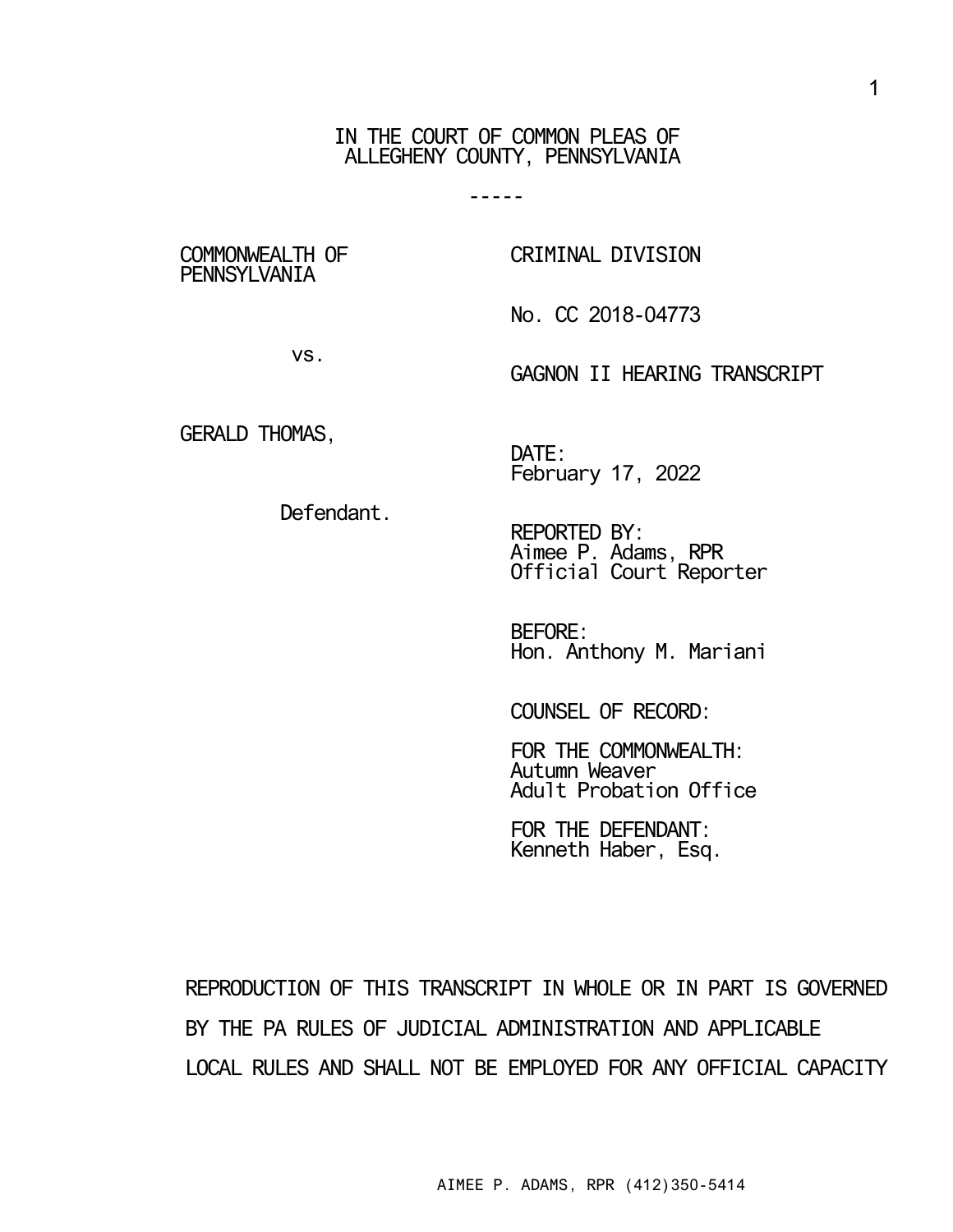| 1              | $P-R-O-C-E-E-D-I-N-G-S$                     |
|----------------|---------------------------------------------|
| $\overline{2}$ |                                             |
| 3              | (In Open Court.)                            |
| $\overline{4}$ |                                             |
| 5              | THE CLERK: Your Honor, now is the time      |
| 6              | and date set for Gerald Thomas. Mr. Thomas, |
| $\overline{7}$ | please stand up. I need you at the          |
| 8              | microphone. Sir, you got to have a mask on  |
| 9              | to be in the room. We'll get you one. Go    |
| 10             | out in the hall. Please stop moving.        |
| 11             | THE COURT: Everybody be still, please.      |
| 12             | THE CLERK: Please raise your right          |
| 13             | hand.                                       |
| 14             | (Administered oath.)                        |
| 15             | THE COURT: Thank you. You may be            |
| 16             | seated. Commonwealth of Pennsylvania versus |
| 17             | Gerald Thomas. This is at 2018-04773.       |
| 18             | Appearing for the Commonwealth?             |
| 19             | MS. WEAVER: May it please the Court,        |
| 20             | Autumn Weaver on behalf of Adult Probation. |
| 21             | THE COURT: For the defendant?               |
| 22             | MR. HABER: Kenneth Haber for                |
| 23             | Mr. Thomas.                                 |
| 24             | THE COURT: Ms. Weaver, why are we           |
| 25             | here?                                       |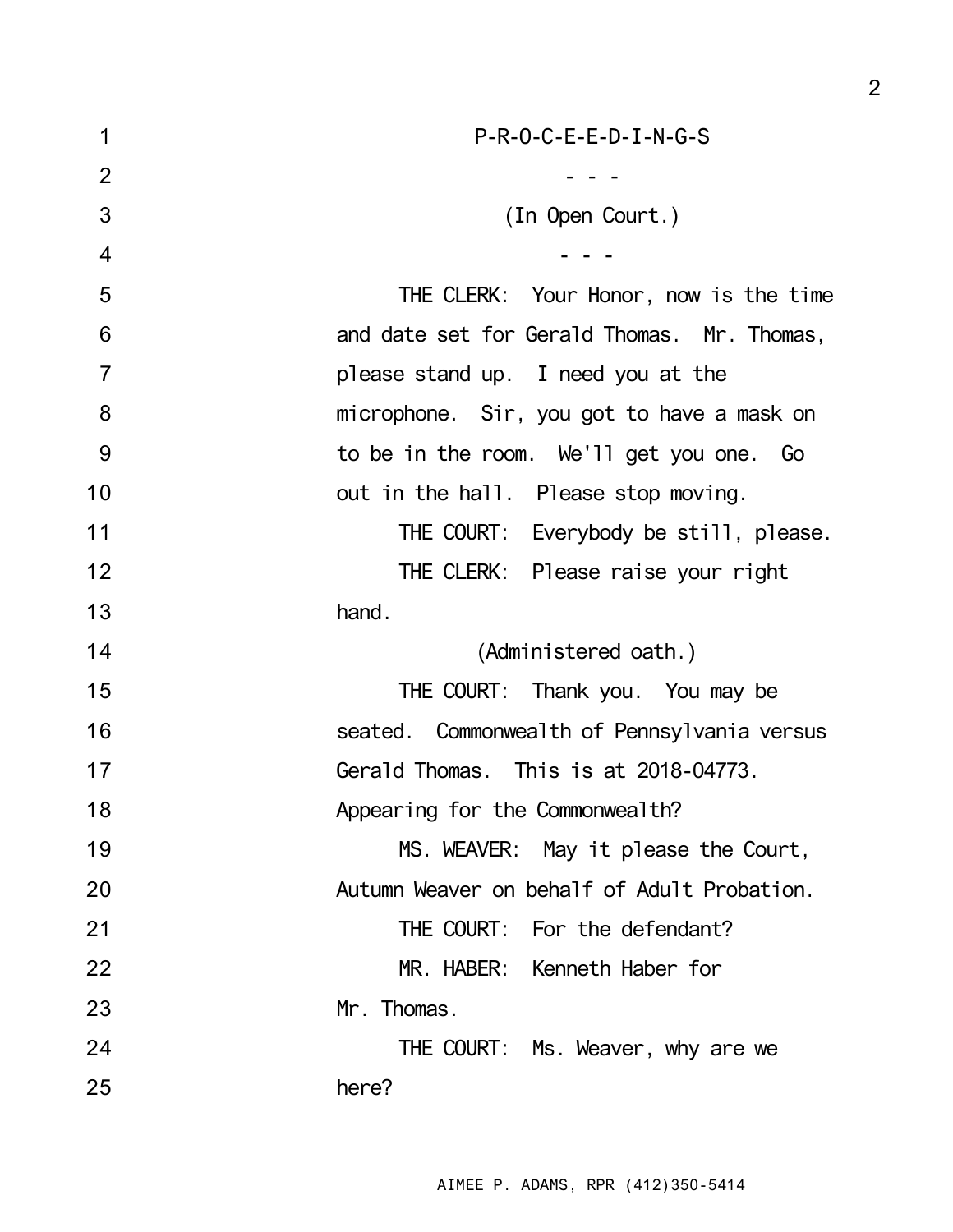| 1              | MS. WEAVER: Mr. Thomas comes before           |
|----------------|-----------------------------------------------|
| $\overline{2}$ | you today. He previously had a hearing for    |
| 3              | new charges at OTN G885281-5 which came       |
| $\overline{4}$ | before Your Honor on January 27th of this     |
| 5              | year which was held also as an early          |
| 6              | probation violation hearing. At that time     |
| $\overline{7}$ | Your Honor nolle prossed the case.            |
| 8              | THE COURT: I didn't nolle pros                |
| 9              | anything.                                     |
| 10             | MS. WEAVER: I apologize.                      |
| 11             | THE COURT: I signed an Order on a             |
| 12             | petition tended by the Commonwealth. Because  |
| 13             | Mr. Haber did a bang-up job as he always does |
| 14             | on the suppression motion, that's what        |
| 15             | happened. Mr. Haber, you weren't getting      |
| 16             | enough credit on this.                        |
| 17             | MR. HABER: Not looking for credit,            |
| 18             | Your Honor.                                   |
| 19             | THE COURT: You're looking for                 |
| 20             | something else today, aren't you? All right.  |
| 21             | All right. You may continue, Ms. Weaver.      |
| 22             | MS. WEAVER: Your Honor, strike that           |
| 23             | previous statement. All the charges were      |
| 24             | nolle prossed on January 27th at that         |
| 25             | hearing.                                      |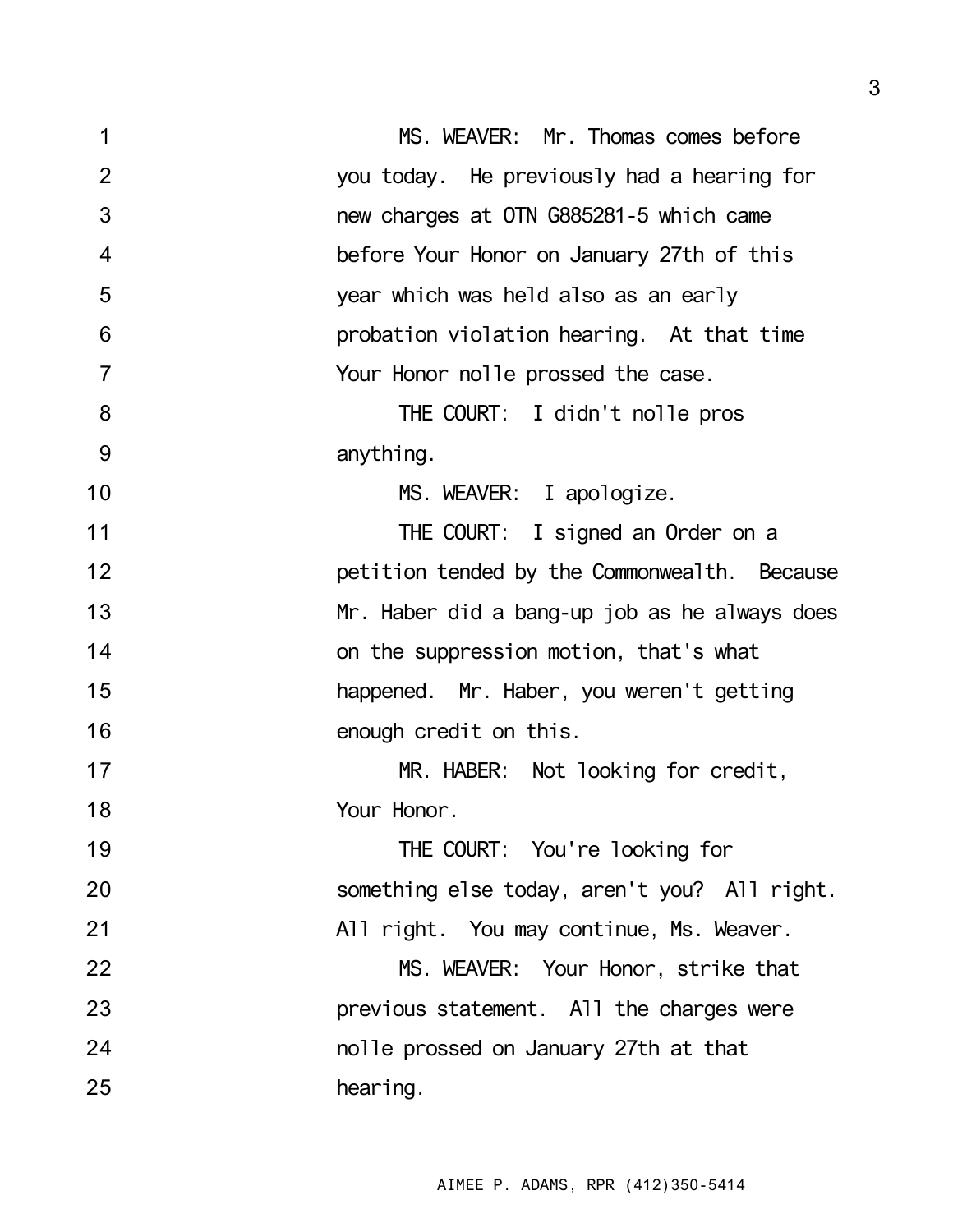1 2 3 4 5 6 7 8 9 10 11 12 13 14 15 16 17 18 19 20 21 22 23 24 25 Mr. Thomas is here today for failure to pay court costs, failure to comply with the special Order of the Court which was ordered for him to secure and maintain a place of employment, pay \$357 to Pittsburgh EMS and not drive a motor vehicle without a license. In accordance with the new charges that came before Your Honor on January 27th, it did list in the police report that the driver of the vehicle was identified as Gerald Thomas which does violate the Court Order and the probation rule. It is also noted that Mr. Thomas had signed a copy of the General Rules and Conditions of Probation/Parole Intermediate Punishment. When he was first placed on probation back in November of 2018 and when he stated -- excuse me. When he signed this piece of paper, he reviewed all the probation rules which does include Number 3. You may not possess any firearm, ammunition or prohibited offensive weapon while you are under Court supervision. This includes on your person, in your residence or in your vehicle.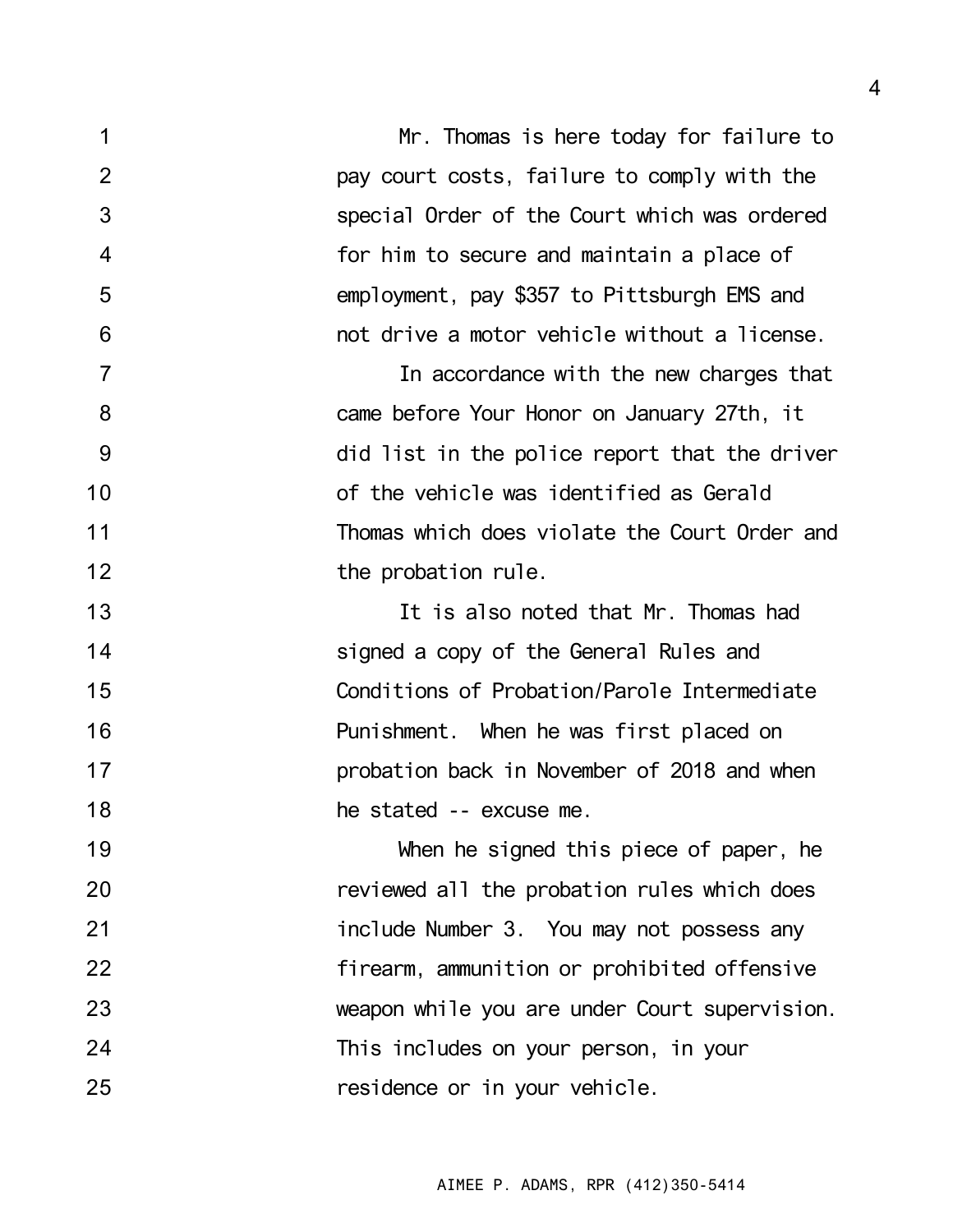1 2 3 4 5 6 7 8 9 10 11 12 13 14 15 16 17 18 19 20 21 22 23 24 25 I do have a copy of the rules that are signed for Your Honor. I believe Mr. Haber has a copy as well. If not, I do have a copy for you. This also, Your Honor, is in violation in accordance with those new charges as Mr. Thomas -- when speaking with the officers that stopped him, they had asked him if he had a gun in the car to which he stated, yes. It's in the glove box. It's my brother's. So based on that statement, it does seem that Mr. Thomas was aware that there was a gun in his possession while he was driving that vehicle. THE COURT: Was the gun in his possession? MS. WEAVER: Correct, even if it wasn't  $his - -$ THE COURT: The evidence wasn't that it was in the glove box. He handed it to them. We had a hearing. This case is a unique case because the evidence was presented in this courtroom in a separate case. People testified. We had evidence presented, and Mr. Haber, using his skill as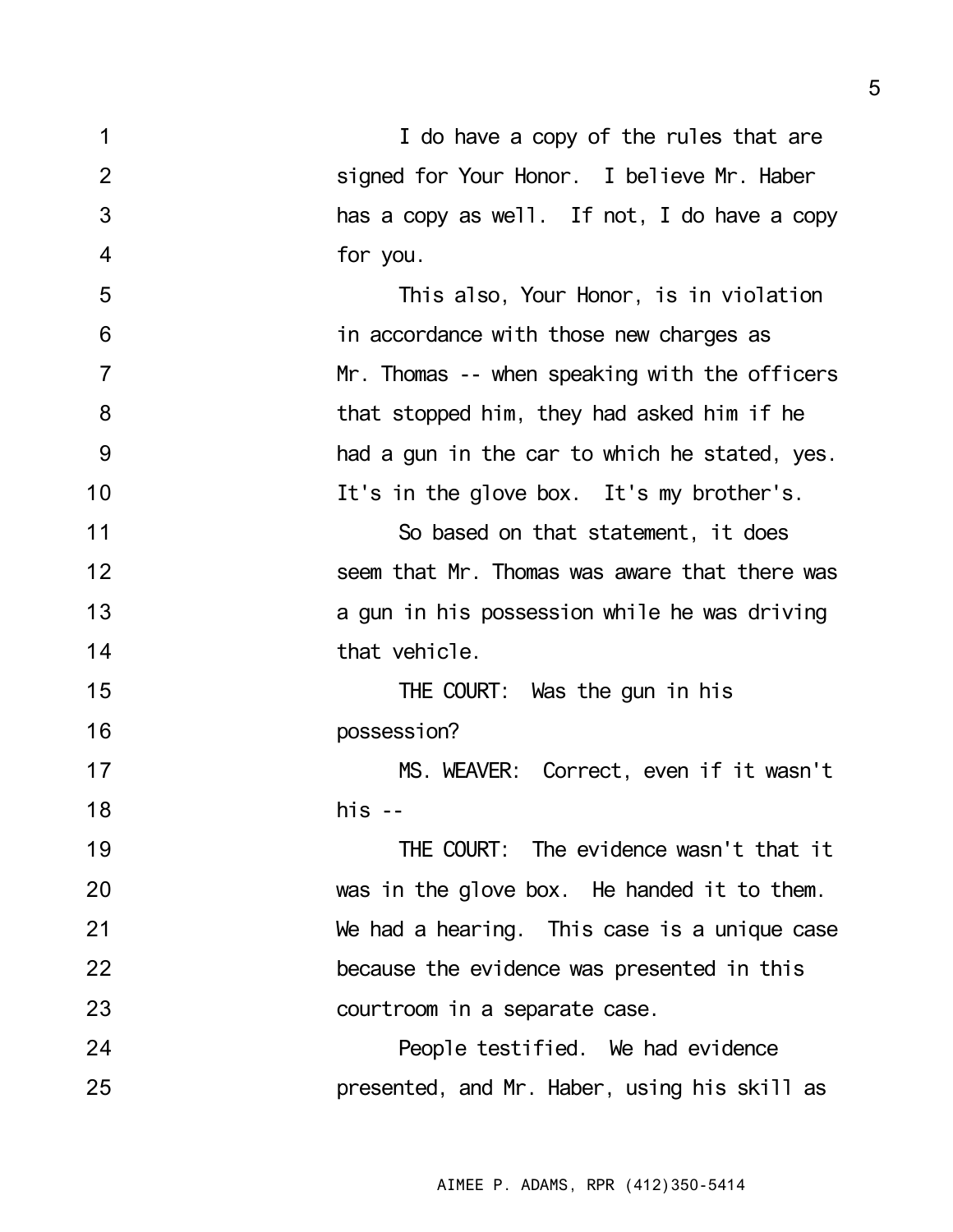1 2 3 4 5 6 7 8 9 10 11 12 13 14 15 16 17 18 19 20 21 22 23 24 25 the fine advocate he is, persuaded the Court that the evidence was obtained improperly and, therefore, had to be suppressed from the case that got us here, that other case. However, we had evidence presented in this room in the presence of the defendant under oath, subject to cross-examination that clearly established the defendant driving a vehicle and being in possession of a firearm. So you're here not just with a report that may or may not be accurate. You're here after we had a full-blown hearing in this room establishing those facts. If you will assume that those facts are established, what recommendation is Probation making, if any, on this case? MS. WEAVER: Well, thank you, Your Honor. Just to note as well on this case, as well as the \$375 that is owed to Pittsburgh EMS, there is a court cost balance of \$2,839. Mr. Thomas has paid \$1,029 toward his court costs. Because of all the information presented to you today, Your Honor, Probation respectfully recommends that the instant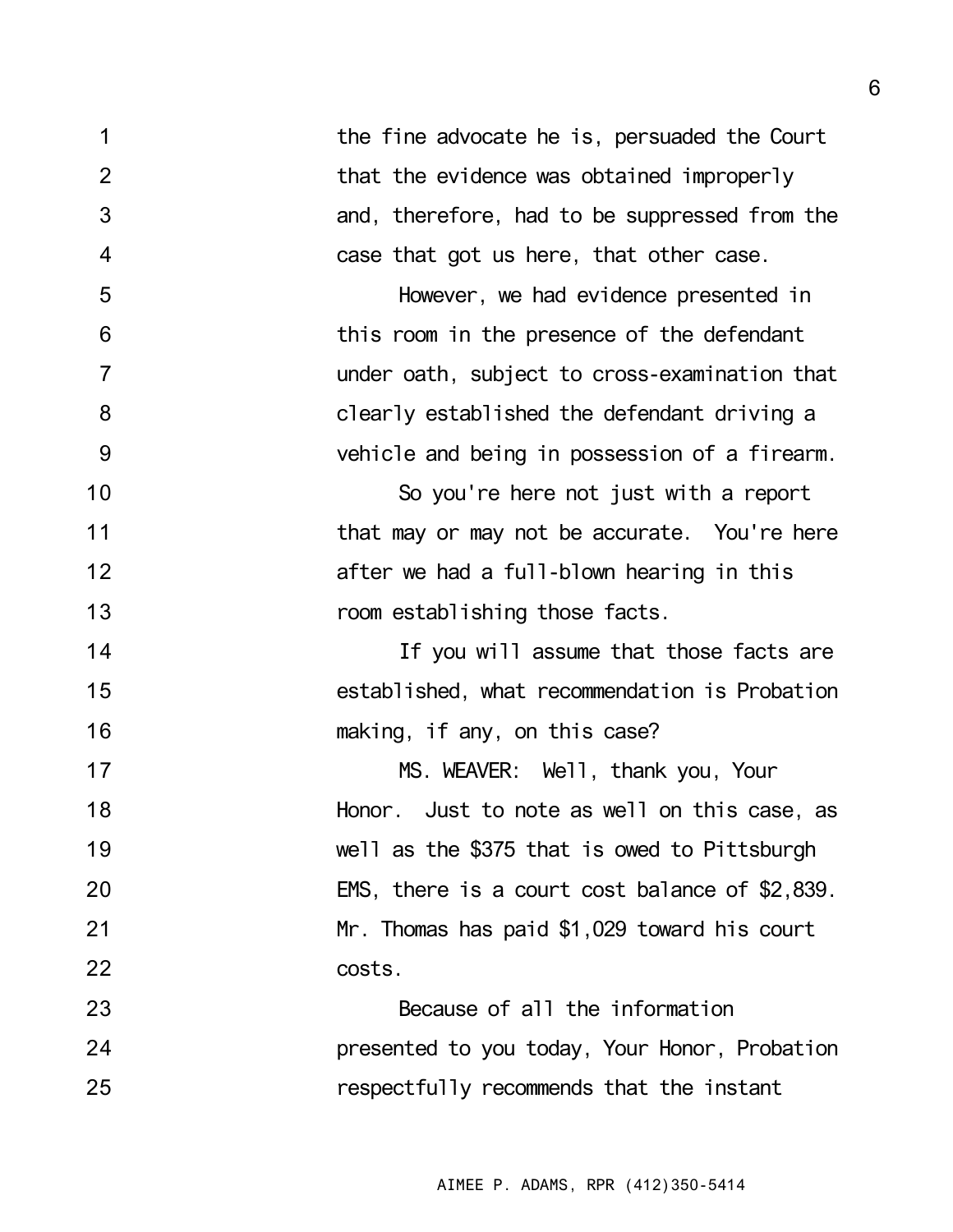probation be revoked and he be sentenced to an appropriate community sentence so that he can be closely monitored or supervised.

1

2

3

4

5

6

7

8

9

I do want to note for Your Honor he is currently on a three-year probation which is still effective through September 30th of 2023, and he has been detained for Your Honor since March 31st of 2021 which as of today's date gives him 324 days credit.

10 11 12 13 14 15 16 17 18 19 We would further recommend, Your Honor, that Mr. Thomas be required to secure employment, make monthly payments toward his court costs/fines and that Pittsburgh EMS amount that he owes and that he be required to report to the Probation Office twice a month for employment assistance until finding gainful employment as well as adhering to the Court's zero tolerance policy and undergoing random urine screens.

20 21 22 23 24 THE COURT: All right. Mr. Haber, I have to tell you before you begin -- you may stay seated. Apparently you went dancing the other night and twisted your ankle. Is that what happened?

25 MR. HABER: I wish I twisted it, Your

AIMEE P. ADAMS, RPR (412)350-5414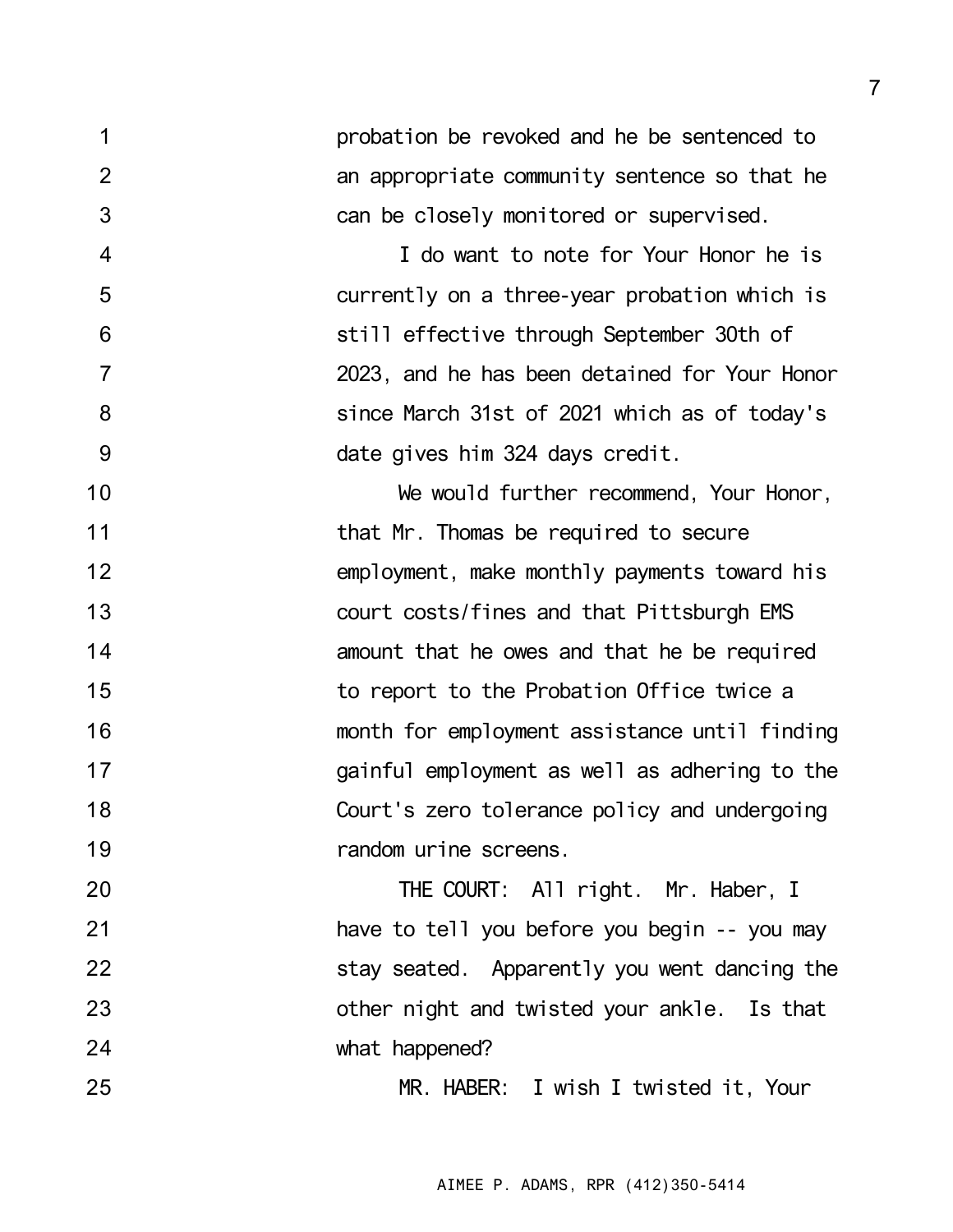| 1              | Honor. It's far worse than that.              |
|----------------|-----------------------------------------------|
| $\overline{2}$ | THE COURT: This case has some unique          |
| 3              | elements to it, and that is what I've already |
| $\overline{4}$ | identified.                                   |
| 5              | In most instances when we have a              |
| 6              | probation violation hearing, the probation    |
| $\overline{7}$ | officer is reading from a report. Generally   |
| 8              | it's a reliable report for most purposes, but |
| 9              | there's times when it is in dispute where the |
| 10             | violation is an allegation, not a proven      |
| 11             | fact.                                         |
| 12             | We have in this particular case proven        |
| 13             | facts in this room in a highly contested and  |
| 14             | successfully contested by you suppression     |
| 15             | hearing, but it nonetheless proved that your  |
| 16             | client was operating a vehicle. That's how    |
| 17             | the whole thing started and that he had a gun |
| 18             | in the car that he said was his brother's,    |
| 19             | but he handled a firearm in the car.          |
| 20             | Your client has a substantial history,        |
| 21             | and I am not in favor of the recommendations  |
| 22             | that Probation made in this case.<br>I'm      |
| 23             | looking at State Prison for this young man    |
| 24             | who won't quit embracing the guns and drugs   |
| 25             | street life, and he's been given multiple     |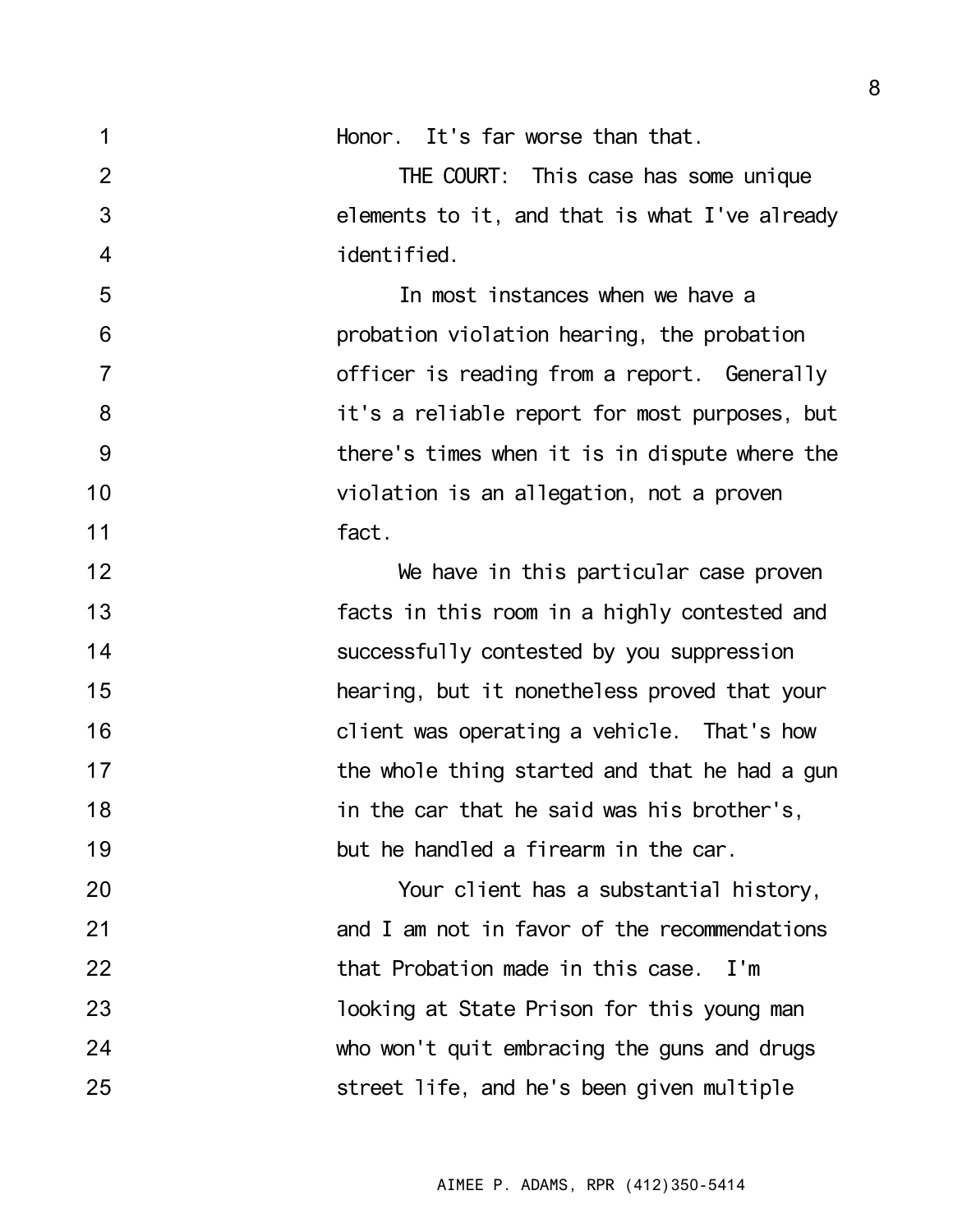opportunities to do it. He won't conform his conduct to the minimums.

So he's out there running around doing things he shouldn't do, hasn't paid EMS, said he was going to do. He had a lot of things he was supposed to do given the opportunity.

1

2

3

4

5

6

7

8

9

10

11

12

13

He has been represented by very able Counsel, you, Mr. Jim Wymard. He has had a lot of opportunities to figure it out, and he won't. Maybe because he chooses not to. He may choose to continue to embrace this life. It looks like that's what he's doing. That's what it looks like to me.

14 15 16 17 18 19 20 Mr. Thomas, I had a 55-year-old man in here a year ago on his fourth possession with intent case. He got probation on the first. He got jail time on the second, and he got prison time on the third and on the fourth one in front of me -- I didn't have any other cases -- he had reached a plea agreement.

21 22 23 24 25 He was going to be sentenced to two and a half to five years in State Prison. He was 55 years old. I asked him, look. You don't have to answer this, but if you would, I would like to be enlightened if you could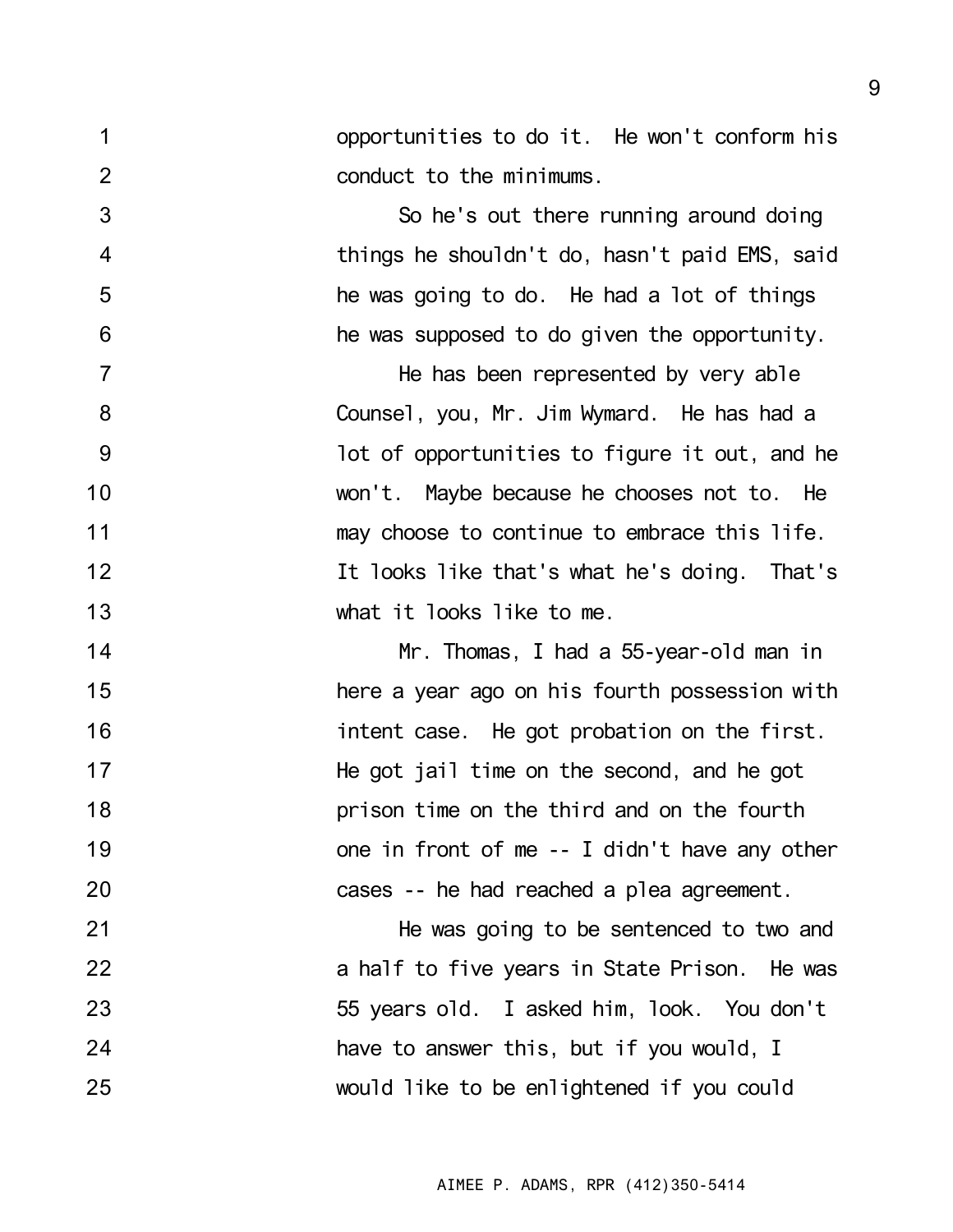2 3 4 5 6 7 8 9 10 11 12 13 14 15 16 17 18 19 20 21 22 23 24 25 You lost your freedom for this twice. You are making a deal to go to prison again. Why do you keep doing this? And he very calmly looked at me, and he said, for the money. I don't know if you are that guy or not. I'm not asking you to tell me. What I do know is you won't quit. You won't quit embracing this guns and drugs street life, even given very specific conditions you can't drive without a license. That doesn't apply to you apparently. You can't carry a gun. That doesn't apply to you apparently. The legal reason Mr. Haber has to address is, can I use what happened in your other case because you were represented by him very effectively? You were permitted to cross-examine and challenge the evidence presented by the Commonwealth by Mr. Haber very effectively. So I'm not relying on hearsay. I'm relying on evidence presented in this room while you were present to see it in here, while you were represented very effectively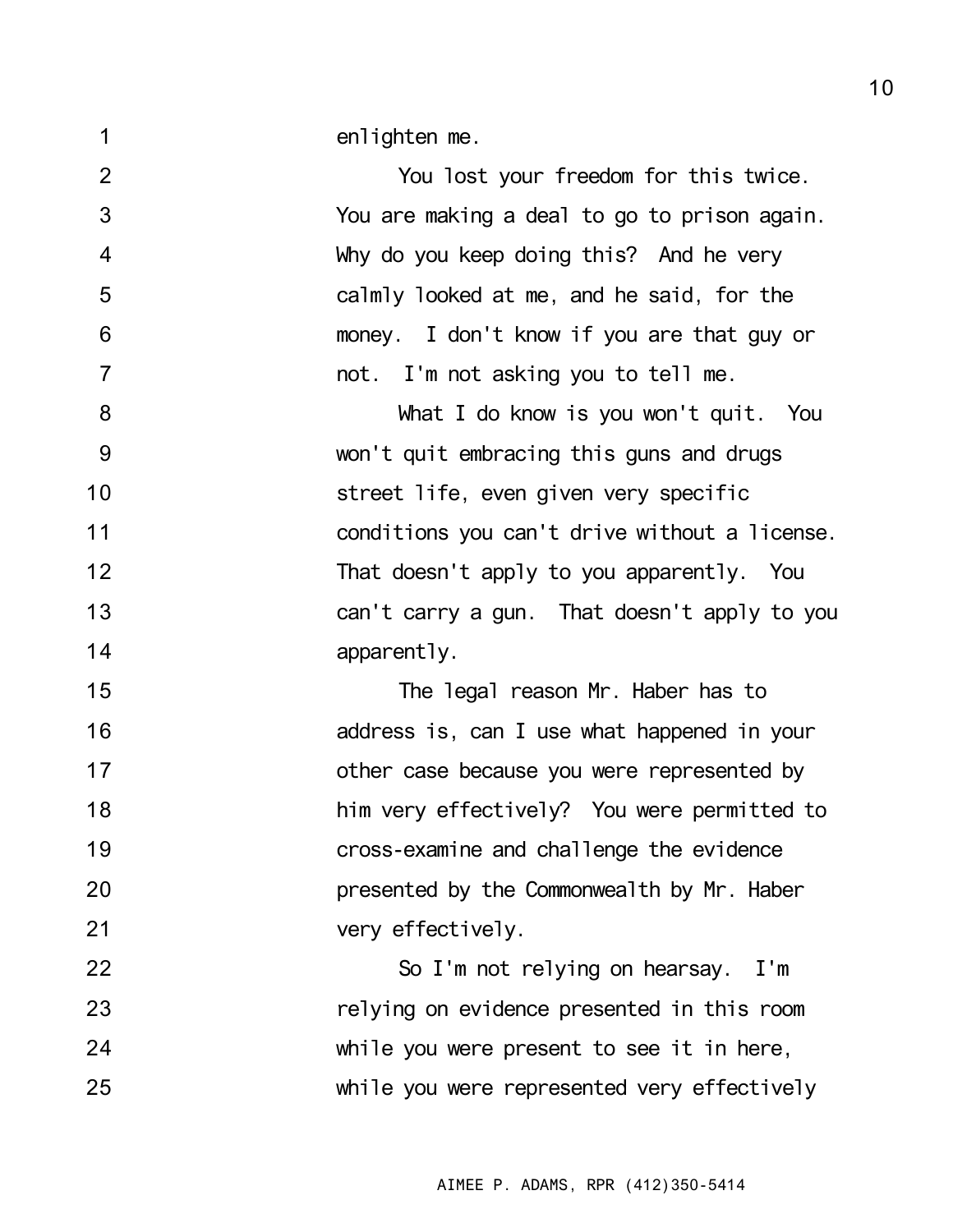and challenging it.

1

6

7

8

9

10

2 3 4 5 And I think I'm permitted to rely on it and send you to State Prison over it. That's what I think. Mr. Haber, am I right or wrong about that?

MR. HABER: If the Court's -- I think the Court is incorrect. I think the evidence was properly suppressed, and I don't think that the evidence establishes the violation of Condition Number 3.

11 12 13 THE COURT: Does it establish the violation of the condition, you may not drive without a valid license to do so?

14 15 16 17 MR. HABER: Technically, no, because there's been no evidence he didn't have a license presented at the hearing. You asked the question so I'm answering.

18 19 20 THE COURT: Okay. I'll give you a chance to prove he had a license on that date. We can reschedule this hearing.

21 22 23 24 25 MR. HABER: Well, I don't know whether I can prove that or not. That wasn't something I even anticipated to be honest, Judge. That charge was also nolle prossed, but I don't think the violation of the third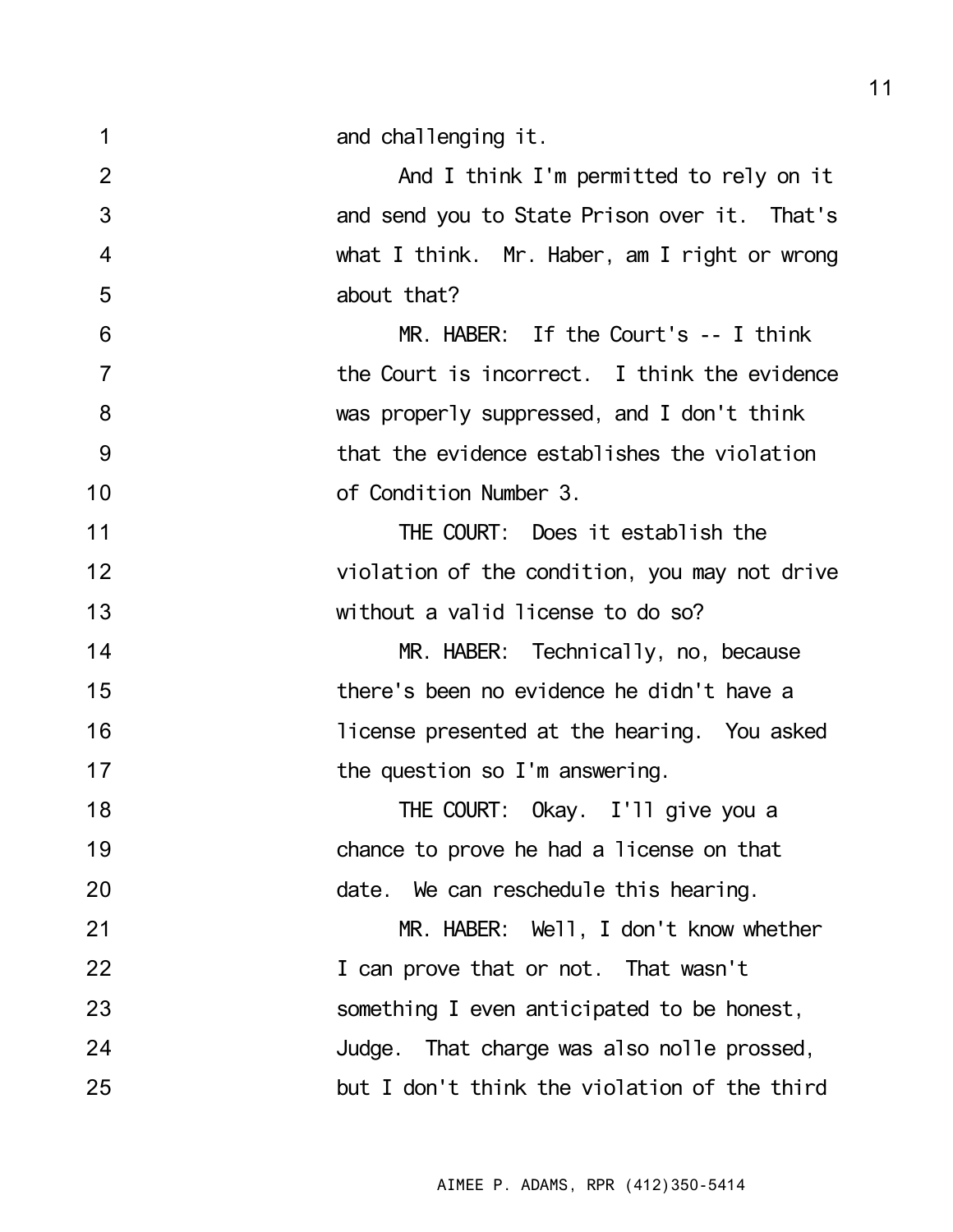1 2 3 4 5 6 7 8 9 10 11 12 13 14 15 16 17 18 19 20 21 22 23 24 25 condition was established because without actually seizing what was in the car, they don't know exactly what it is, if it's real, if it's not real, if it's fake, if it's something else. Technically they would have to seize it to find that out. THE COURT: I'm not persuaded by that. The little proof at a probation violation hearing is substantially less than proof beyond a reasonable doubt. The officers identified it as a gun. Your client identified it as his brother's gun. Everyone agreed it was a gun. I think I can rely on that. Here's the legal question. There is a case that was decided -- I don't know if it was Superior or Supreme Court -- about a year. It could be a year. It could be five. It's hard to be sure, and there's a case. And I haven't studied it in this context. It says you can't use suppressed evidence on a violation. MR. HABER: Judge, I was going to start with that premise. I think the Court knows that.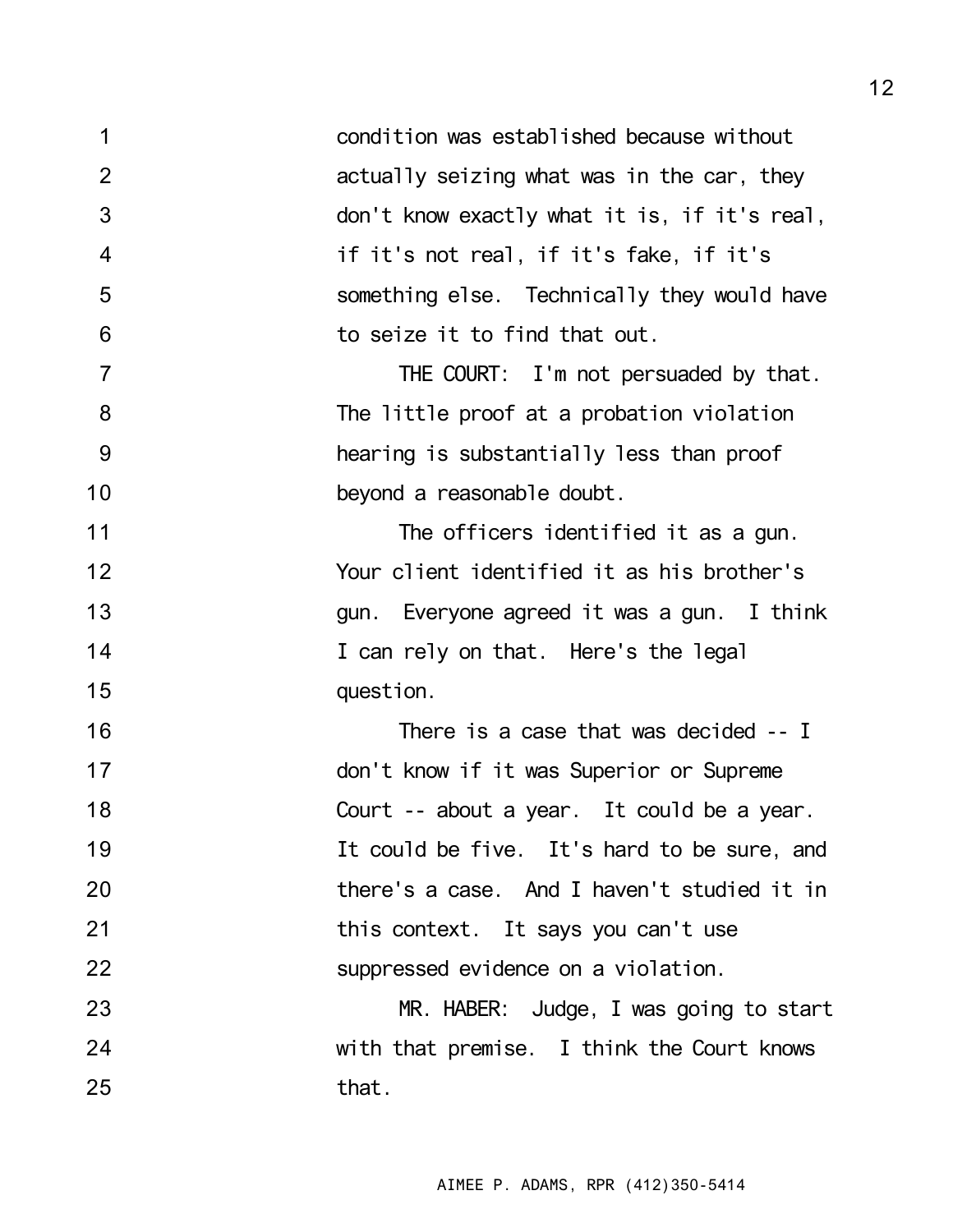| 1              | THE COURT: But it's not a matter of           |
|----------------|-----------------------------------------------|
| $\overline{2}$ | using the gun. It's a matter of your          |
| 3              | client's acknowledgement that he handled a    |
| $\overline{4}$ | gun. That evidence is not suppressed.         |
| 5              | The gun is suppressed but not his             |
| 6              | statement that he handled a gun, not the      |
| $\overline{7}$ | evidence that he drove a vehicle with a gun   |
| 8              | in it. That's not suppressed. That's what     |
| 9              | the real fine line legal issue is.            |
| 10             | Is it sufficiently derivative of the          |
| 11             | suppressed evidence that it can be used, kind |
| 12             | of the fruit of the poisonous tree kind of    |
| 13             | thing? His driving the vehicle is             |
| 14             | independent of if there's a gun in the car.   |
| 15             | There's no suppression as to the act of       |
| 16             | driving. There's no suppression as to his     |
| 17             | statement that, it's my brother's gun. The    |
| 18             | suppression was to the physical evidence,     |
| 19             | wasn't it?                                    |
| 20             | MR. HABER: Yes, Judge, but I think            |
| 21             | under the case law and the facts of this case |
| 22             | they are interconnected to the point that you |
| 23             | can't separate them.                          |
| 24             | THE COURT: I think you can, but the           |
| 25             | law may not. Even though I think you can,     |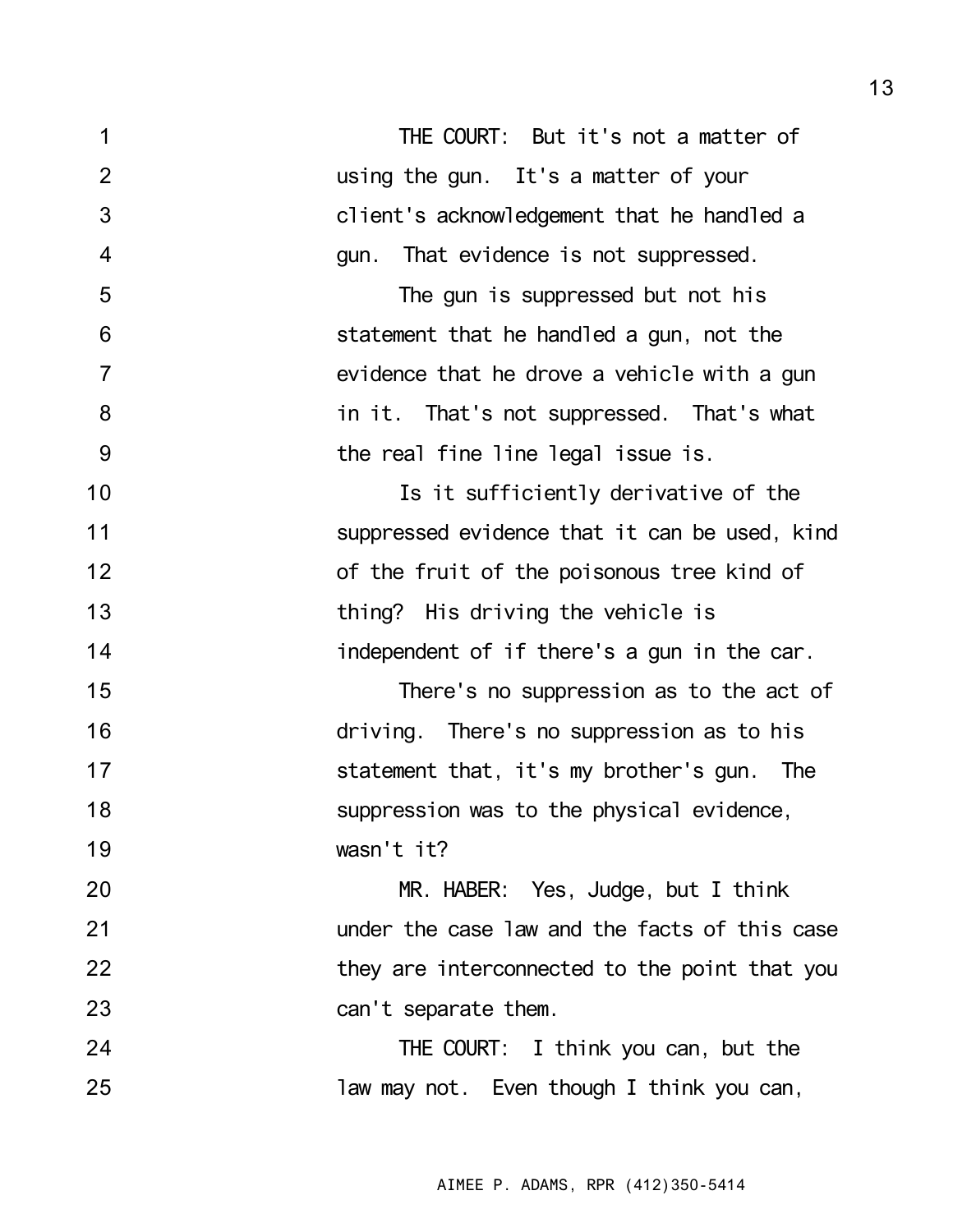| 1              | that doesn't mean that the Appellate Court is |
|----------------|-----------------------------------------------|
| $\overline{2}$ | going to agree with what I think. You think   |
| 3              | whatever you want, Judge, but we're the ones  |
| 4              | who make the call.                            |
| 5              | I think it can be independently               |
| 6              | evaluated, but I might not be right about     |
| $\overline{7}$ | that which is why you're going to try to      |
| 8              | persuade me. Otherwise, he's going to State   |
| 9              | Prison.                                       |
| 10             | I'm not going to keep letting him do          |
| 11             | what he's doing until he gets killed or kills |
| 12             | somebody else over drugs. He's had plenty of  |
| 13             | chances. See all this stuff in my file on     |
| 14             | your client with a lot of good lawyers,       |
| 15             | nobody can persuade him. His family can't     |
| 16             | persuade him. He keeps wanting to be a        |
| 17             | street guy. I'm surprised he wasn't driving   |
| 18             | something with 22s on it.                     |
| 19             | MR. HABER: Judge, I'm not familiar            |
| 20             | with the stacks of papers in front of Your    |
| 21             | Honor.                                        |
| 22             | THE COURT: You wrote some of it.              |
| 23             | MR. HABER: I'm sorry?                         |
| 24             | THE COURT: You wrote some of it.              |
| 25             | MR. HABER: I felt that was old cases.         |

AIMEE P. ADAMS, RPR (412)350-5414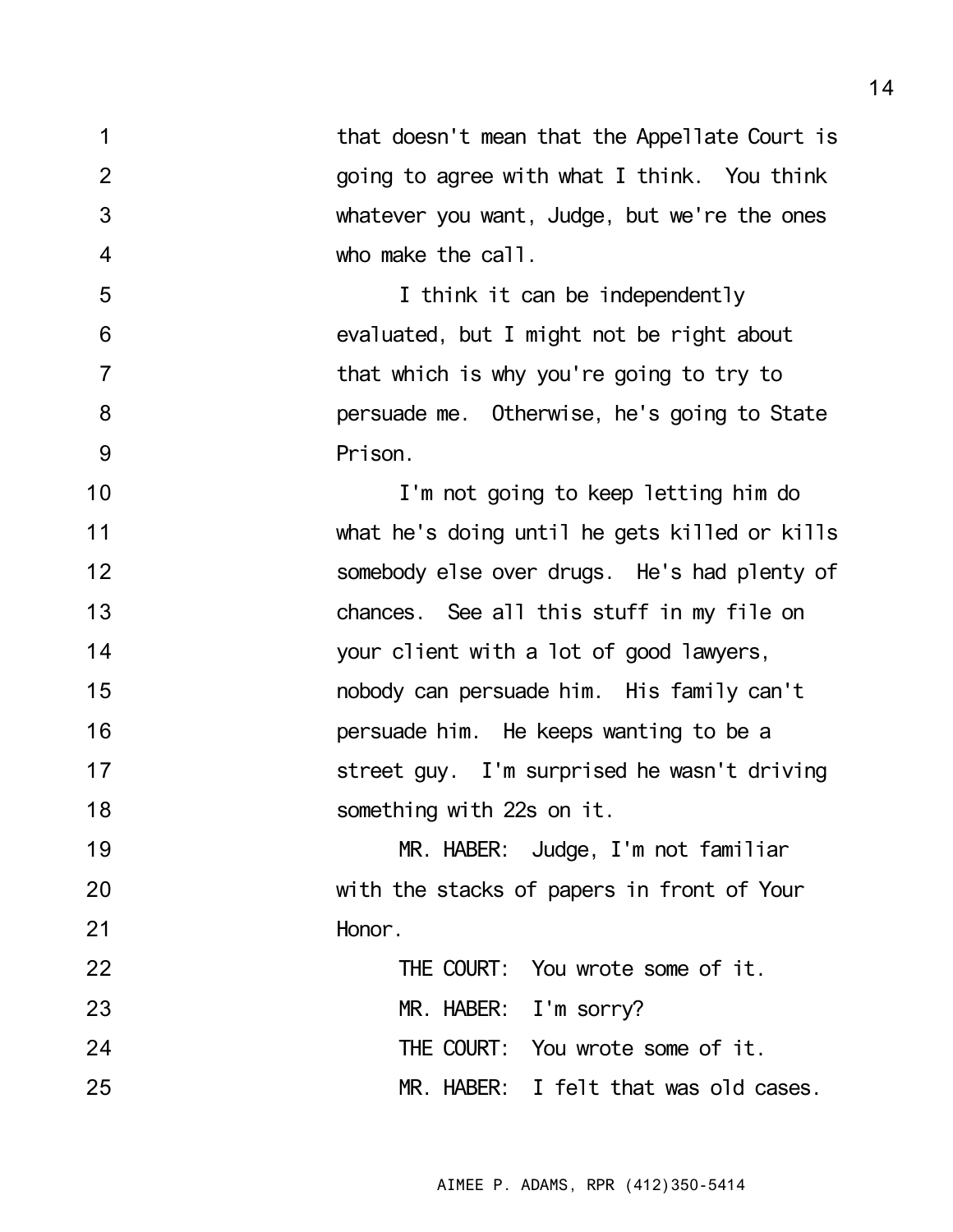| 1              | THE COURT: No. That's all of them.            |
|----------------|-----------------------------------------------|
| $\overline{2}$ | MR. HABER: I'm familiar with relative         |
| 3              | to this case, and I'm familiar with the       |
| $\overline{4}$ | underlying case that the Court has him on     |
| 5              | probation for.                                |
| 6              | I mean, again to the extent that the          |
| $\overline{7}$ | Court finds the conduct in this case to be    |
| 8              | considered -- which I believe that the Court  |
| 9              | should not and cannot consider relatively to  |
| 10             | the firearm $-1$ don't know that the prior    |
| 11             | case is similar in nature to this. Was the    |
| 12             | prior case a narcotics case, Your Honor?      |
| 13             | THE COURT: Not his first one. If you          |
| 14             | want to take the chance to address the issues |
| 15             | I have identified -- otherwise, I will order  |
| 16             | a Pre-Sentence Report and consider sending    |
| 17             | your client to State Prison. Those are the    |
| 18             | options we have on the table today.           |
| 19             | MR. HABER: Well, I mean, Judge, I did         |
| 20             | come prepared to argue that this suppressed   |
| 21             | evidence cannot be considered by the Court in |
| 22             | violating somebody.                           |
| 23             | THE COURT: I tend to agree with you,          |
| 24             | but I'm off to the side of that. I'm on the   |
| 25             | other part of it, the driving and his         |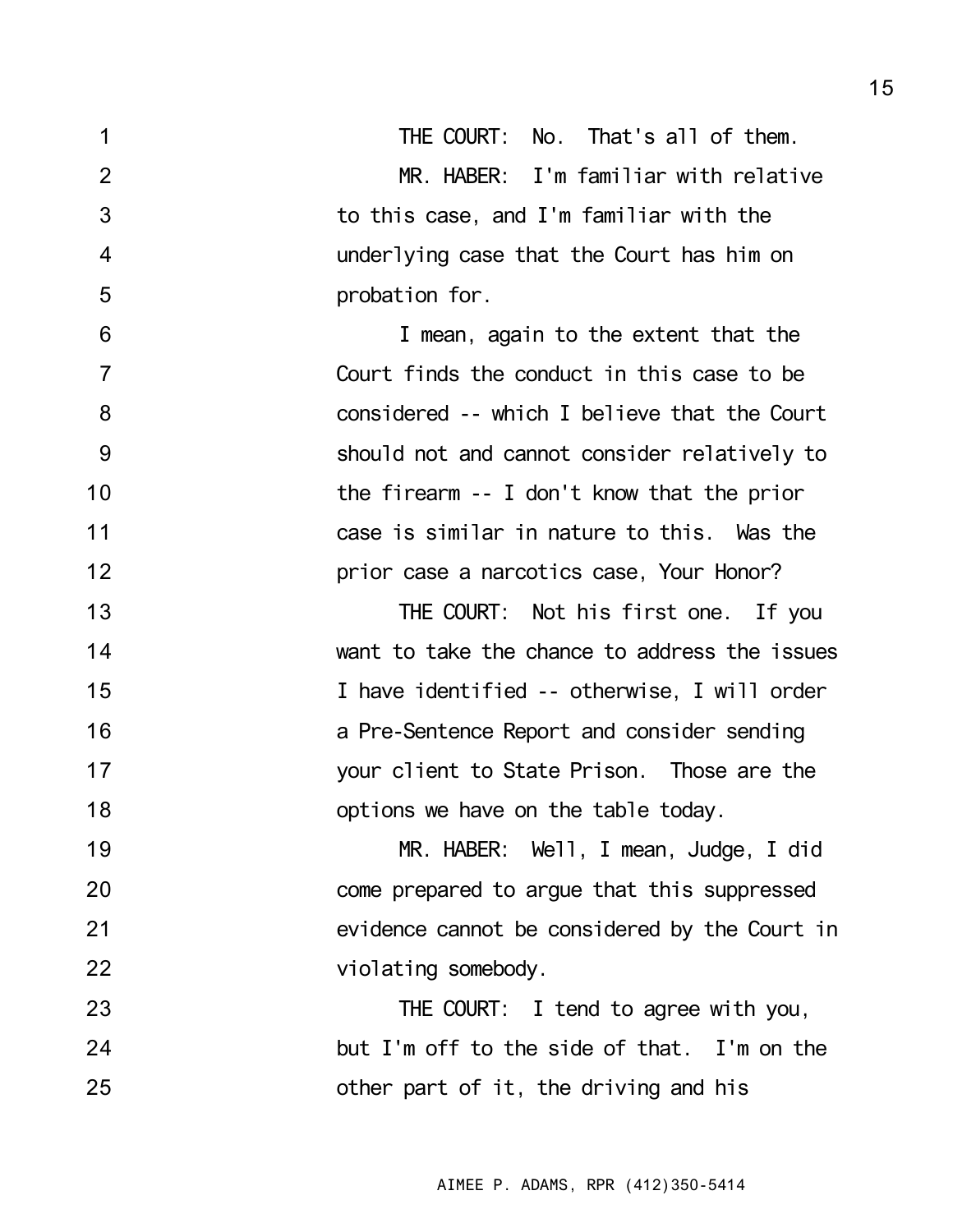1 2 3 4 5 6 7 8 9 10 11 12 13 14 15 16 17 18 19 20 21 22 23 24 25 admission that he was in possession of a firearm. That was not suppressed. Both of those are violations. The firearm in particular is a major violation that subjects him to State Prison. If you want to file a brief on derivative evidence, tell me. I don't want to make a mistake. Your guy is going to go to prison if I'm right, or your guy is going to go to State Prison if I'm wrong unless you convince me upfront that I'm wrong. MR. HABER: If that's the option, Judge, I would like the opportunity -- I would say that there's a corpus delecti rule without the body of the crime which they don't have. THE COURT: This isn't a prosecution. This is a probation violation. The standard is much lower, much lower unless you want to give me some law that it isn't. My understanding is the probation violation standard of proof is much lower than trial of proof beyond a reasonable doubt. MR. HABER: My understanding of the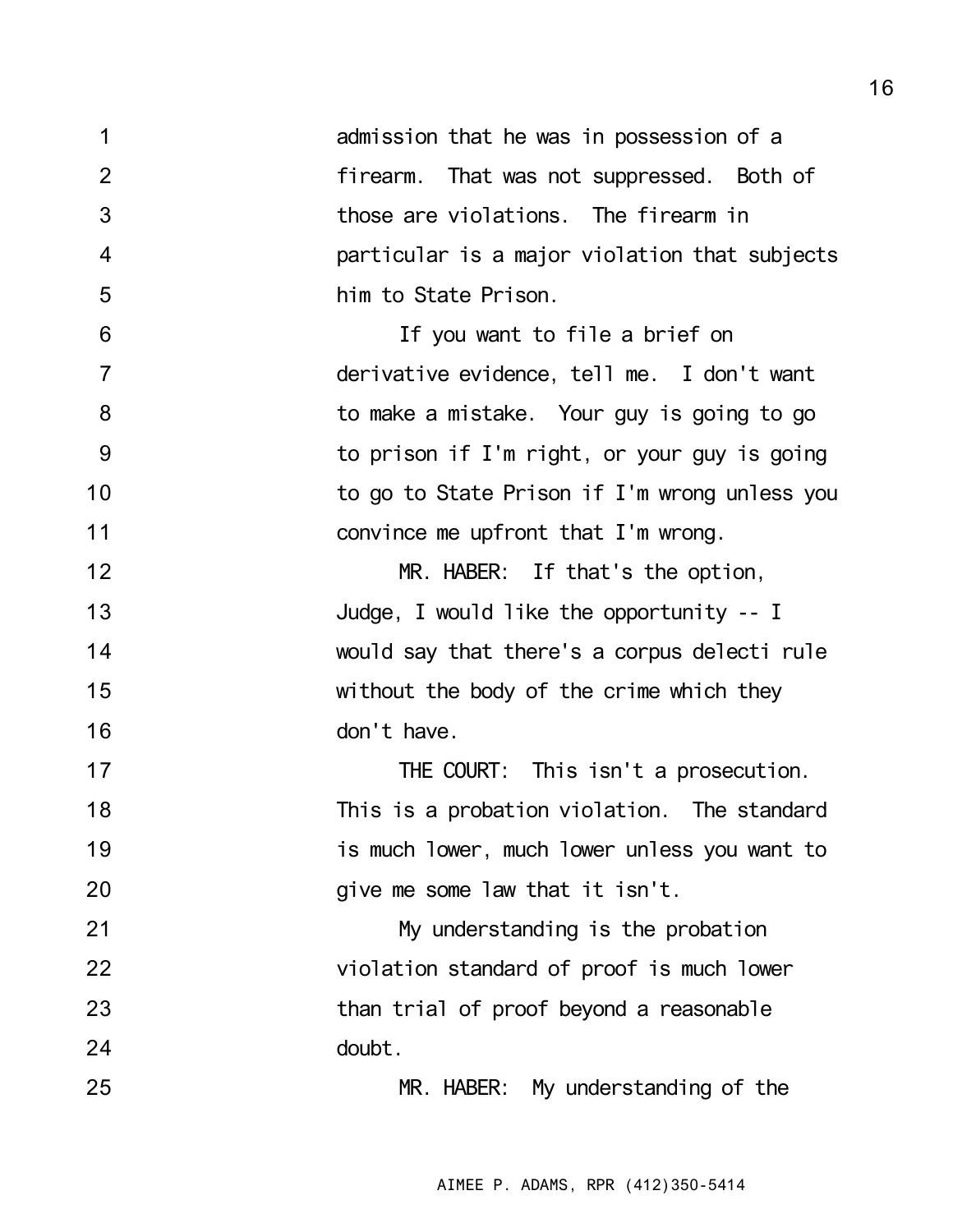| 1              | standards are, but I'm arguing whether the   |
|----------------|----------------------------------------------|
| $\overline{2}$ | Court can consider any statements that were  |
| 3              | $made -$                                     |
| $\overline{4}$ | THE COURT: Positively.                       |
| 5              | MR. HABER: -- relative to an item that       |
| 6              | doesn't exist.                               |
| $\overline{7}$ | THE COURT: Probation violations I            |
| 8              | think, if the defendant comes in here and    |
| 9              | said, Judge, I know you told me I couldn't   |
| 10             | drink, but last weekend I tied one big time  |
| 11             | because my buddy did this or that, I can     |
| 12             | consider that, and I can sentence on that    |
| 13             | admission. I don't need the bottle of        |
| 14             | whiskey on him.                              |
| 15             | MR. HABER: If somebody is on                 |
| 16             | probation, say they killed their wife, and   |
| 17             | there's no --                                |
| 18             | THE COURT: We have corroborating             |
| 19             | evidence. We have evidence he was driving    |
| 20             | the vehicle. That's not suppressed at all.   |
| 21             | That's a violation in and of itself.         |
| 22             | MR. HABER: I understand that. The            |
| 23             | Court did not grant suppression on that part |
| 24             | of the case. I argue forcefully that it      |
| 25             | should.                                      |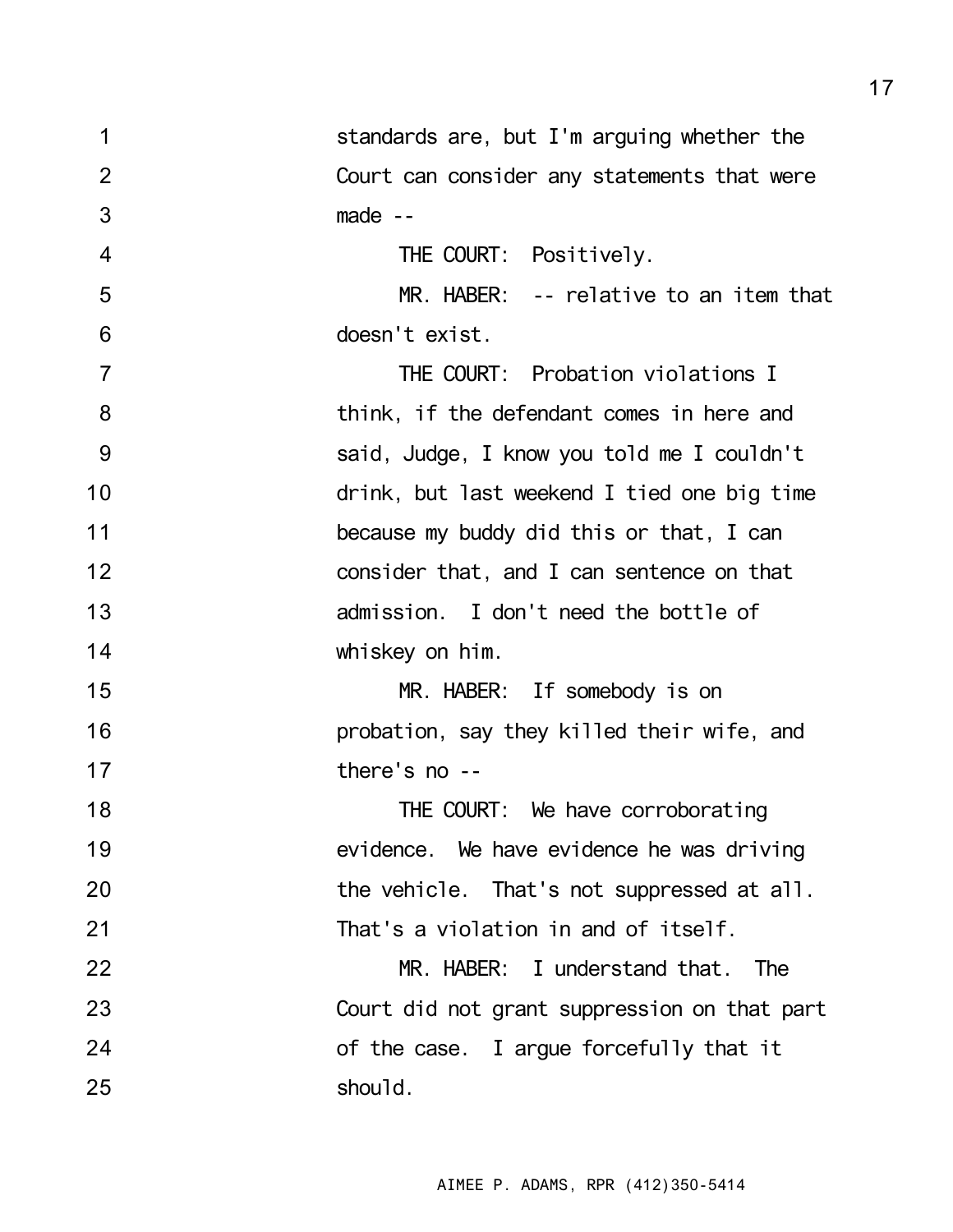1 2 3 4 5 6 7 8 9 10 11 12 13 14 15 16 17 18 19 20 21 22 23 24 25 THE COURT: This is my 17th year. I completed 16. I'm into my 17th. I'm tired of making ticky-tacky technical decisions and young men walking out the door and getting shot down in the street two months, three months later because they won't quit. I would rather make a technical decision the other way, and at least he's alive. I can't control all of it, but I'm tired of looking on television and seeing people crying into the television because somebody is laying in the street bleeding out over the gun violence over drugs. Your client is embracing this. If I can slow him down a while, I'm going to do it. It's that simple. I don't want to do it illegally. If the law says I can't do it, I won't do it, but if the law says I can, I will because he won't quit. It's just that he won't quit. He has good family supporting him. I remember this stuff, Mr. Haber. Mr. Wymard made a big deal out of his family support. He doesn't even respect his own family. So if he's that strong on being a street tough,

AIMEE P. ADAMS, RPR (412)350-5414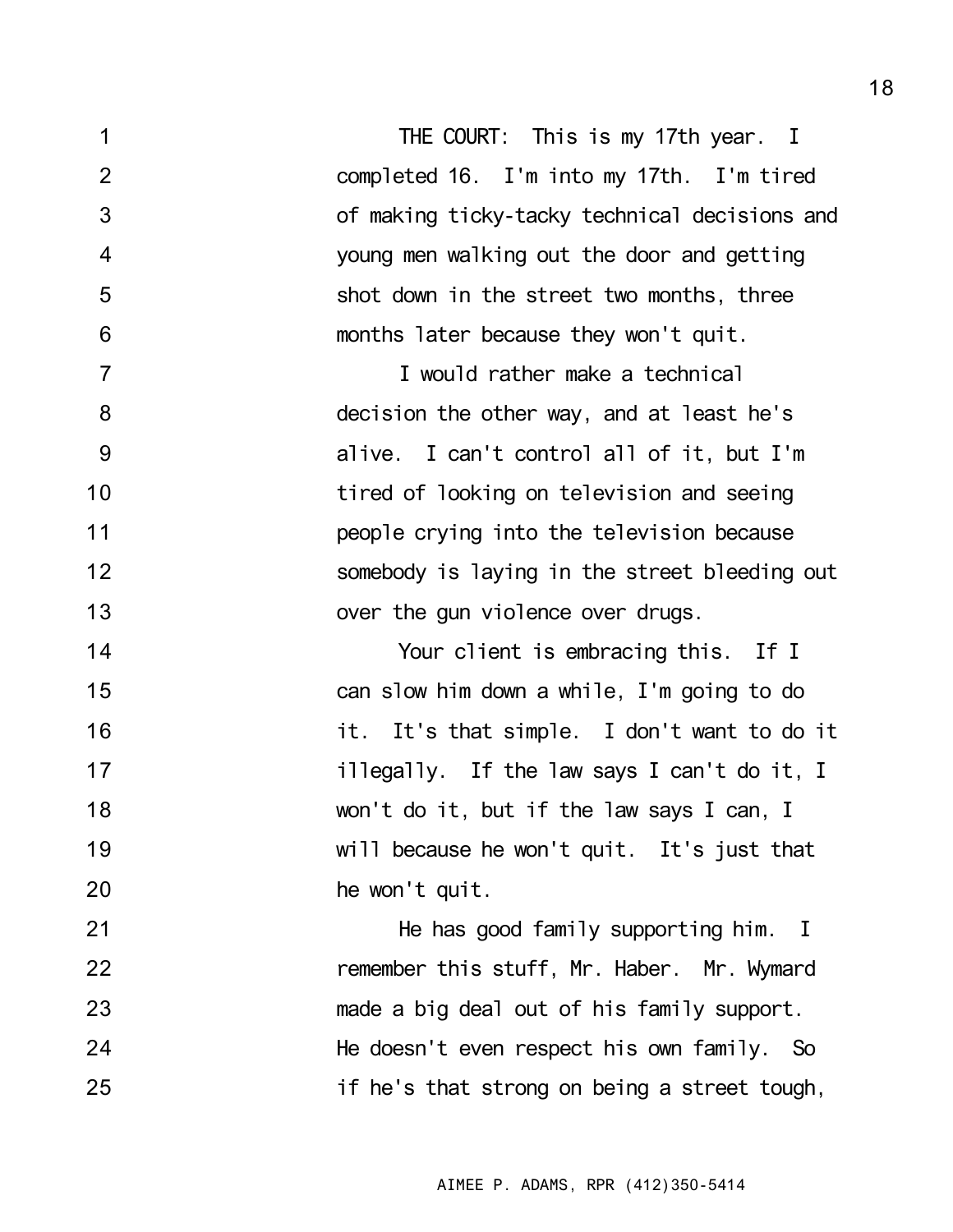2 3 4 5 6 7 8 9 10 11 12 13 14 15 16 17 while. Unless you tell me I legally can't do it, I won't. I'll have to hold my breath and hope he gets it the other way, gets the sentence, not get hurt in the street. You want to take a shot at it? MR. HABER: Yes, Your Honor. I mean, I don't think there's going to be a case on point. I did look. THE COURT: Well, we'll call it the Haber rule. MR. HABER: The case on point we ask the Court to consider is the one a few years back where the Pennsylvania Supreme Court did change the law in Pennsylvania that used to be, you can use suppressed evidence to

we're going to send him to State Prison for a

1

18

19

20

21

22

23

24

25

AIMEE P. ADAMS, RPR (412)350-5414

THE COURT: That's the Daisey Kates issue. Daisey Kates was a case in which they decided to do the probation violation first even before the trial. Meanwhile, the guy is on probation. He's not allowed to possess

THE COURT: Right.

violate somebody, and now you can't.

MR. HABER: I think that's clear.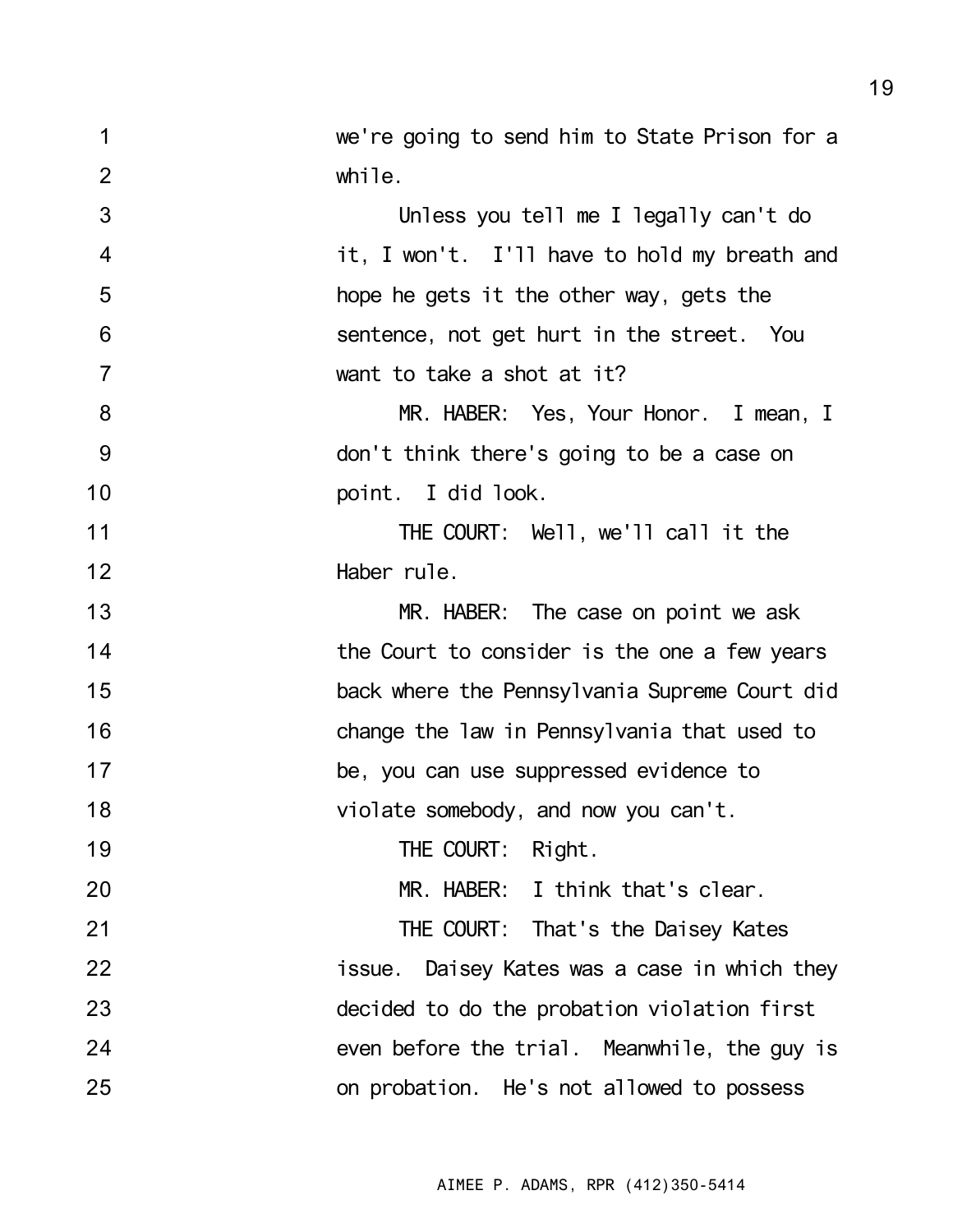1 2 3 4 5 6 7 8 9 10 11 12 13 14 15 16 17 18 19 20 21 22 23 24 25 drugs anyway, but that was a condition of probation. He violated it. Let's just prosecute him on the violation and not worry if we got the evidence legally on the underlying case. They used to do that. Apparently Philadelphia did that, and the Court says, I don't think you should do it that way anymore. That's what the issue is. Derivative through fruit of the poisonous tree. They didn't address that at all. That's for you to address. All right. Mr. Thomas, I don't think I have changed your mind at all in handling your cases. I don't want you to speak. I just want you to understand something, and I'm not big brother. I can't monitor everybody's conduct, but where I have the ability to do something to make a meaningful impact, I intend to do it if I can do it legally. If the law says I can't, I can't. I can't do it on every case. You're just one guy with your case. I've been looking at a lot of guys standing where you stand. Thirteen of the people are

AIMEE P. ADAMS, RPR (412)350-5414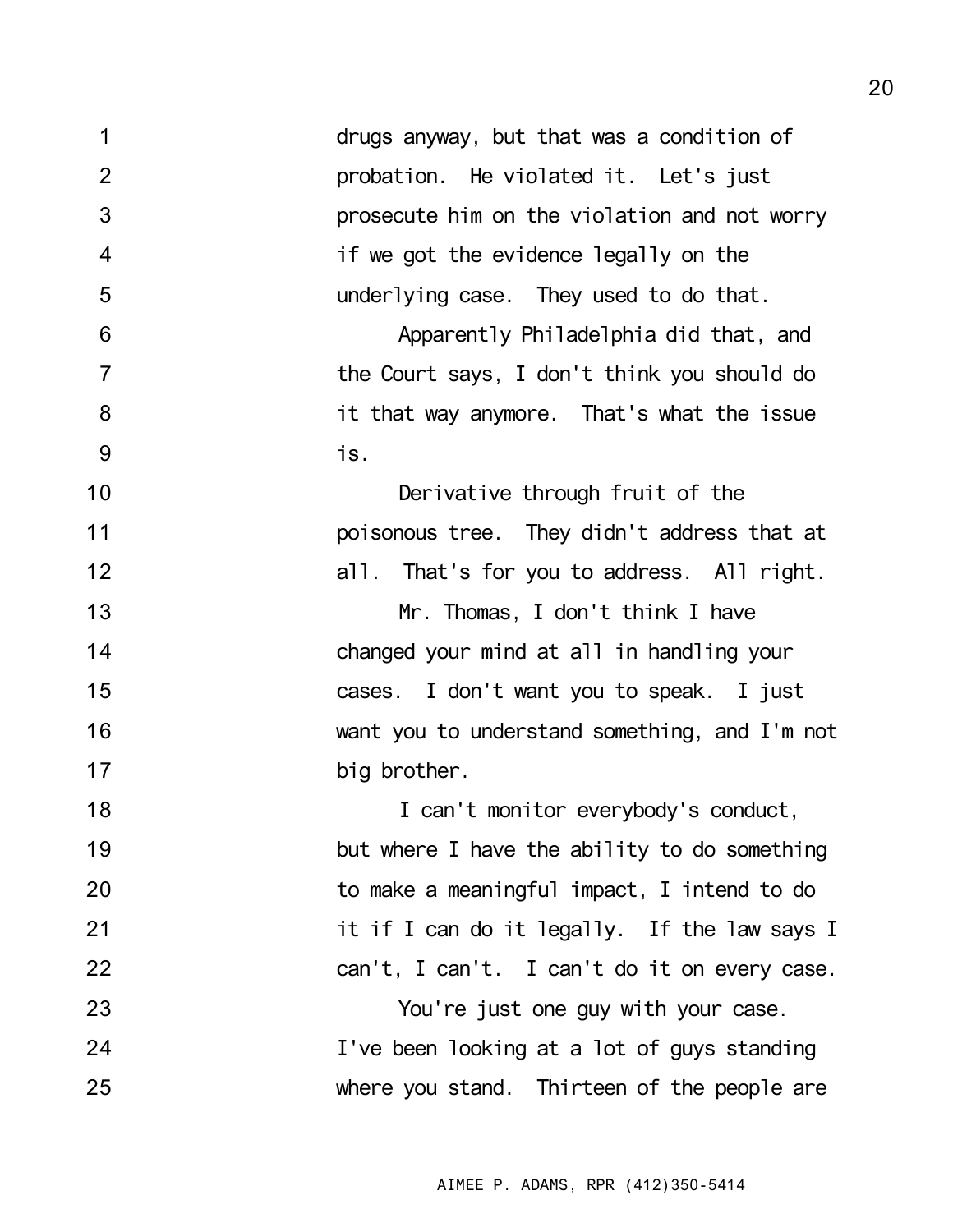| 1              | dead. Thirteen that I know of are dead        |
|----------------|-----------------------------------------------|
| $\overline{2}$ | because they went right back to it.           |
| 3              | Judge Ignelzi who is now in Civil             |
| $\overline{4}$ | Division gave a 19-year-old man probation on  |
| 5              | Wednesday on a gun charge because it was his  |
| 6              | first conviction, adult conviction. He gave   |
| $\overline{7}$ | him probation on Wednesday. The guy was dead  |
| 8              | in the streets on Friday. Now that's an       |
| 9              | extreme case, but that's what we see from     |
| 10             | here.                                         |
| 11             | I don't want to see you dead in the           |
| 12             | street on Friday or any other day of the      |
| 13             | week, but you won't quit. I have to put you   |
| 14             | in the cage, lasso you, corral you, stuff you |
| 15             | because you won't quit, but Mr. Haber might   |
| 16             | say, Judge, in this case you can't do it, and |
| 17             | I won't. Then I hold my breath for you, and   |
| 18             | your mother holds her breath for you.         |
| 19             | Remember Mr. Wymard gave a big                |
| 20             | presentation. You have not learned from your  |
| 21             | family at all.                                |
| 22             | Mr. Haber, 30 or 60 days? He's not            |
| 23             | going anywhere in the meantime.               |
| 24             | MR. HABER: I would ask for 30. If I           |
| 25             | need more time I'll --                        |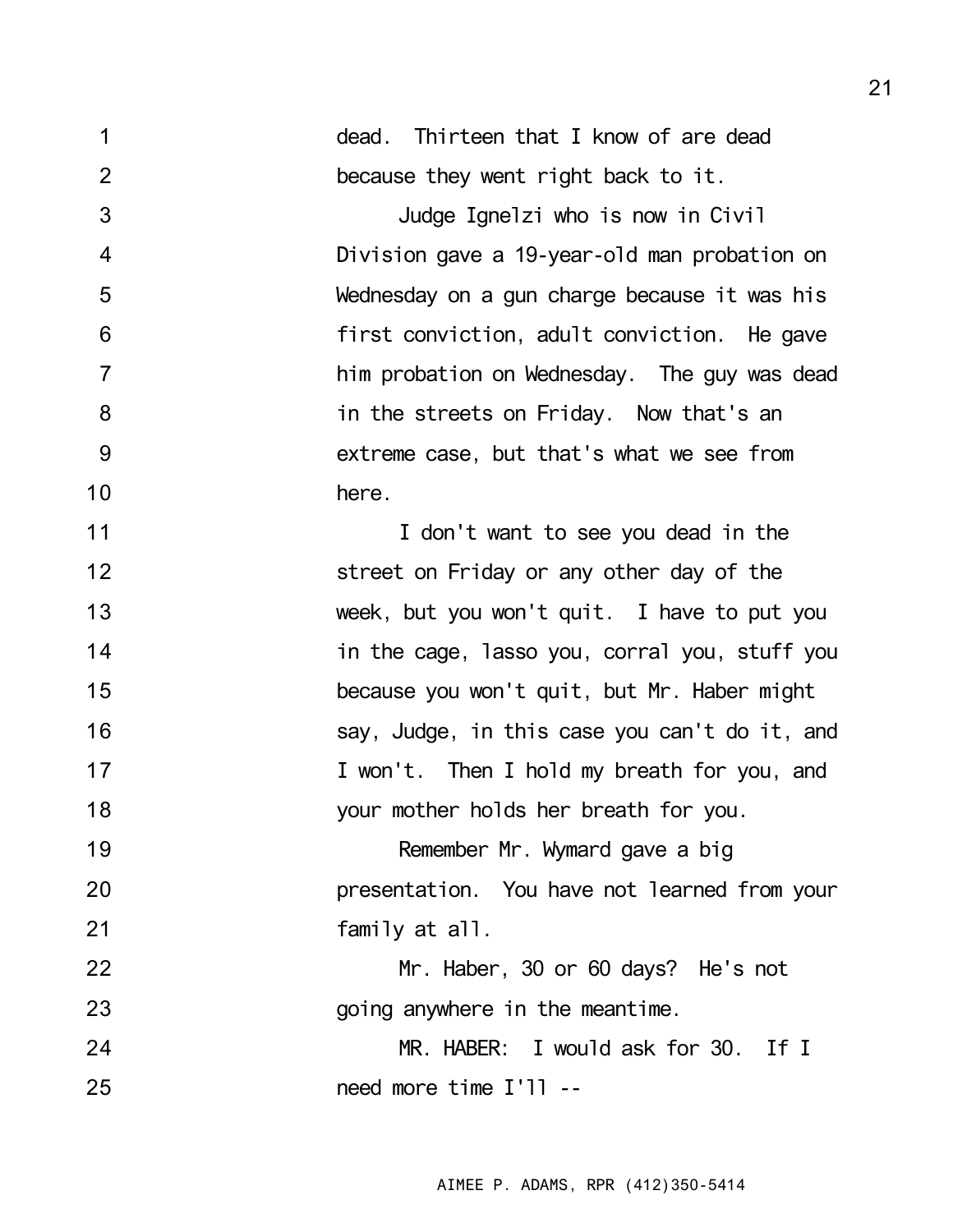| 1              | THE COURT: It's your call. It's not          |
|----------------|----------------------------------------------|
| 2              | an easy issue. I know you're very thorough.  |
| 3              | That's one of the reasons this presents well |
| $\overline{4}$ | because I know I will get a thorough         |
| 5              | presentation from his lawyer, you, and we'll |
| 6              | figure out what we can do.                   |
| $\overline{7}$ | If we can't, we can't. I think there's       |
| 8              | good reason for your position, but I think   |
| 9              | there's pretty good reason for mine, too. So |
| 10             | let's see which way it goes. Okay. See you   |
| 11             | in about 30 days.                            |
| 12             | THE CLERK: Going to continue until           |
| 13             | March 31st, Judge.                           |
| 14             | MS. WEAVER: Thank you.                       |
| 15             |                                              |
| 16             | (Whereupon, the proceedings were adjourned.) |
| 17             |                                              |
| 18             |                                              |
| 19             |                                              |
| 20             |                                              |
| 21             |                                              |
| 22             |                                              |
| 23             |                                              |
| 24             |                                              |
| 25             |                                              |